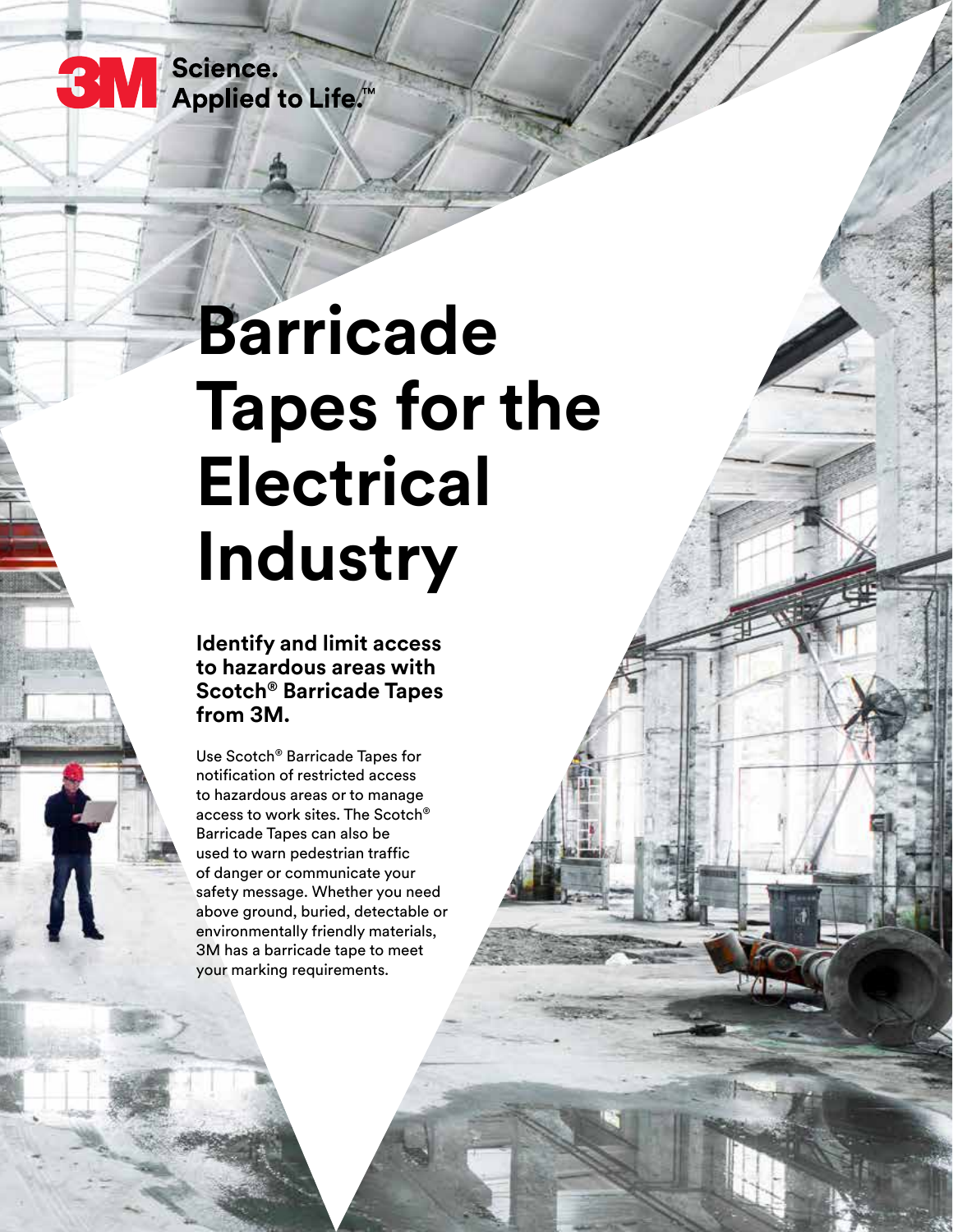### **Scotch® Barricade Tapes 300 Series**

Scotch® Barricade Tapes 300 Series are not only effective but economical as well. One roll has sufficient length to designate a large area. The above ground barricade tape rolls are 3" wide, while the buried barricade tape rolls are available in both 3" and 6" widths. The tapes are constructed of durable polyethylene plastic that is designed to help prevent tearing. Bold two-inch black characters on bright backgrounds are designed to attract attention and provide a warning message that is clearly visible. The 300 Series tapes are available in various lengths, thicknesses and with different warning messages.



| 3M Prod.<br><b>Number</b> | <b>Description</b>                                                     | <b>Dimension</b>                                                                                  | <b>Background</b> | Legend                                    |  |
|---------------------------|------------------------------------------------------------------------|---------------------------------------------------------------------------------------------------|-------------------|-------------------------------------------|--|
|                           | Scotch <sup>®</sup> Barricade Tapes (2 mil)                            |                                                                                                   |                   |                                           |  |
| 300                       | Scotch <sup>®</sup> Barricade Tape 300<br>CAUTION, Yellow              | 3 in. x 1000 ft. x 0.002 in.<br>$(7.6 \text{ cm} \times 304.8 \text{ m} \times 0.051 \text{ mm})$ | Yellow            | Caution                                   |  |
| 301                       | Scotch® Barricade Tape 301<br>CAUTION, Yellow                          | 3 in. x 300 ft. x 0.002 in.<br>$(7.6 \text{ cm} \times 91.4 \text{ m} \times 0.051 \text{ mm})$   | Yellow            | Caution                                   |  |
| 356                       | Scotch <sup>®</sup> Barricade Tape 356<br>DANGER, Red                  | 3 in. x 300 ft. x 0.002 in.<br>$(7.6 \text{ cm} \times 91.4 \text{ m} \times 0.051 \text{ mm})$   | Red               | Danger                                    |  |
| 357                       | Scotch® Barricade Tape 357<br>DANGER, Red                              | 3 in. x 1000 ft. x 0.002 in.<br>$(7.6 \text{ cm} \times 304.8 \text{ m} \times 0.051 \text{ mm})$ | Red               | Danger                                    |  |
| 358                       | Scotch® Barricade Tape 358<br>CAUTION HIGH VOLTAGE, Yellow             | 3 in. x 1000 ft. x 0.002 in.<br>(7.6 cm x 304.8 m x 0.051 mm)                                     | Yellow            | <b>Caution High Voltage</b><br><u> Ta</u> |  |
| 361                       | Scotch <sup>®</sup> Barricade Tape 361<br>CAUTION DO NOT ENTER, Yellow | 3 in. x 1000 ft. x 0.002 in.<br>$(7.6 \text{ cm} \times 304.8 \text{ m} \times 0.051 \text{ mm})$ | Yellow            | <b>Caution Do Not Enter</b>               |  |
| 362                       | Scotch® Barricade Tape 362<br>DANGER DO NOT ENTER, Red                 | 3 in. x 1000 ft. x 0.002 in.<br>$(7.6 \text{ cm} \times 304.8 \text{ m} \times 0.051 \text{ mm})$ | Red               | Danger Do Not Enter<br>Ita                |  |
| 374                       | Scotch <sup>®</sup> Barricade Tape 374 CAUTION<br>DO NOT ENTER, Yellow | 3 in. x 300 ft. x 0.002 in.<br>$(7.6 \text{ cm} \times 91.4 \text{ m} \times 0.051 \text{ mm})$   | Yellow            | <b>Caution Do Not Enter</b>               |  |
| 381                       | Scotch <sup>®</sup> Barricade Tape 381<br>DANGER PELIGRO, Red          | 3 in. x 1000 ft. x 0.002 in.<br>$(7.6 \text{ cm} \times 304.8 \text{ m} \times 0.051 \text{ mm})$ | Red               | Danger Peligro                            |  |
| 382                       | Scotch® Barricade Tape 382<br>CAUTION CUIDADO, Yellow                  | 3 in. x 1000 ft. x 0.002 in.<br>$(7.6 \text{ cm} \times 304.8 \text{ m} \times 0.051 \text{ mm})$ | Yellow            | <b>Caution Cuidado</b><br><u> Ta</u>      |  |
|                           | Scotch® Barricade Tapes (3 mil)                                        |                                                                                                   |                   |                                           |  |
| 330                       | Scotch® Barricade Tape 330<br>CAUTION, Yellow                          | 3 in. x 1000 ft. x 0.003 in.<br>$(7.6 \text{ cm} \times 304.8 \text{ m} \times 0.076 \text{ mm})$ | Yellow            | Caution                                   |  |

|     | CAUTION, Yellow                                                        | $(7.6 \text{ cm} \times 304.8 \text{ m} \times 0.076 \text{ mm})$                                 |        |                             |                |
|-----|------------------------------------------------------------------------|---------------------------------------------------------------------------------------------------|--------|-----------------------------|----------------|
| 331 | Scotch <sup>®</sup> Barricade Tape 331<br>DANGER, Red                  | 3 in. x 1000 ft. x 0.003 in.<br>$(7.6 \text{ cm} \times 304.8 \text{ m} \times 0.076 \text{ mm})$ | Red    | Danger                      | <b>Service</b> |
| 333 | Scotch <sup>®</sup> Barricade Tape 333<br>CAUTION DO NOT ENTER, Yellow | 3 in. x 1000 ft. x 0.003 in.<br>$(7.6 \text{ cm} \times 304.8 \text{ m} \times 0.051 \text{ mm})$ | Yellow | <b>Caution Do Not Enter</b> |                |

#### **Scotch® Buried Barricade Tapes (4 mil)**

| 302 | Scotch <sup>®</sup> Buried Barricade Tape 302<br>CAUTION BURIED ELECTRIC LINE, Red                      | 3 in. x 1000 ft. x 0.004 in.<br>$(7.6 \text{ cm} \times 304.8 \text{ m} \times 0.102 \text{ mm})$ | Red | <b>Caution Buried</b><br><b>Electric Line Below</b> |            |
|-----|---------------------------------------------------------------------------------------------------------|---------------------------------------------------------------------------------------------------|-----|-----------------------------------------------------|------------|
| 303 | Scotch <sup>®</sup> Buried Barricade Tape 303<br><b>CAUTION BURIED ELECTRIC LINE</b><br>BELOW. Red      | 3 in. x 300 ft. x 0.004 in.<br>$(7.6 \text{ cm} \times 91.4 \text{ m} \times 0.102 \text{ mm})$   | Red | <b>Caution Buried</b><br>Electric Line Below        | <u> Sa</u> |
| 363 | Scotch <sup>®</sup> Buried Barricade Tape 363<br>CAUTION HIGH VOLTAGE CABLE<br><b>BURIED BELOW, Red</b> | 3 in. x 1000 ft. x 0.004 in.<br>$(7.6 \text{ cm} \times 304.8 \text{ m} \times 0.102 \text{ mm})$ | Red | Caution High Voltage<br>Cable Buried Below          | <b>MA</b>  |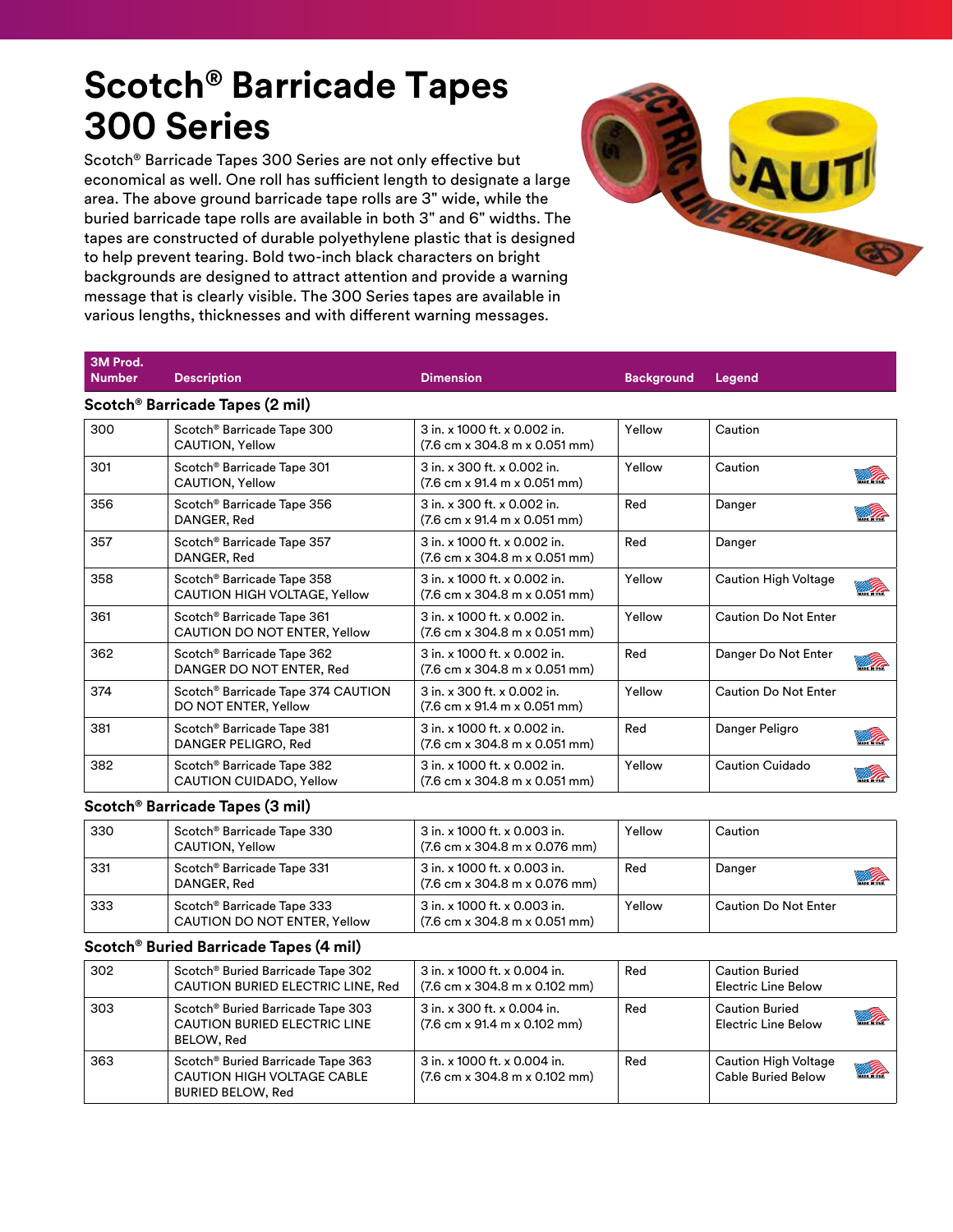| 3M Prod.<br><b>Number</b>                          | <b>Description</b>                                                                                 | <b>Dimension</b>                                                                                   | <b>Background</b> | Legend                                            |                         |  |  |
|----------------------------------------------------|----------------------------------------------------------------------------------------------------|----------------------------------------------------------------------------------------------------|-------------------|---------------------------------------------------|-------------------------|--|--|
| Scotch <sup>®</sup> Buried Barricade Tapes (cont.) |                                                                                                    |                                                                                                    |                   |                                                   |                         |  |  |
| 364                                                | Scotch® Buried Barricade Tape 364 CAUTION<br><b>BURIED ELECTRIC LINE BELOW, Yellow</b>             | 3 in. x 1000 ft. x 0.004 in.<br>$(7.6 \text{ cm} \times 304.8 \text{ m} \times 0.102 \text{ mm})$  | Yellow            | <b>Caution Buried Electric</b><br>Line Below      | <u> Ta</u>              |  |  |
| 365                                                | Scotch® Buried Barricade Tape 365 CAUTION<br>BURIED FIBER OPTIC LINE BELOW, Orange                 | 3 in. x 1000 ft. x 0.004 in.<br>(7.6 cm x 304.8 m x 0.102 mm)                                      | Orange            | <b>Caution Buried Fiber</b><br>Optic Line Below   | <b>SARGER</b>           |  |  |
| 366                                                | Scotch <sup>®</sup> Buried Barricade Tape 366 CAUTION<br><b>BURIED CABLE TV LINE BELOW, Orange</b> | 3 in. x 1000 ft. x 0.004 in.<br>$(7.6 \text{ cm} \times 304.8 \text{ m} \times 0.102 \text{ mm})$  | Orange            | <b>Caution Buried TV</b><br>Line Below            |                         |  |  |
| 367                                                | Scotch® Buried Barricade Tape 367 CAUTION<br><b>BURIED TELEPHONE LINE BELOW, Orange</b>            | 3 in. x 1000 ft. x 0.004 in.<br>$(7.6 \text{ cm} \times 304.8 \text{ m} \times 0.102 \text{ mm})$  | Orange            | <b>Caution Buried</b><br>Telephone Line Below     | $\mathscr{D}$           |  |  |
| 368                                                | Scotch® Buried Barricade Tape 368 CAUTION<br><b>BURIED ELECTRIC LINE BELOW, Red</b>                | 6 in. x 1000 ft. x 0.004 in.<br>$(15.2 \text{ cm} \times 304.8 \text{ m} \times 0.102 \text{ mm})$ | Red               | <b>Caution Buried Electric</b><br>Line Below      |                         |  |  |
| 369                                                | Scotch® Buried Barricade Tape 369 CAUTION<br>HIGH VOLTAGE CABLE BURIED BELOW, Red                  | 6 in. x 1000 ft. x 0.004 in.<br>$(15.2 \text{ cm} \times 304.8 \text{ m} \times 0.102 \text{ mm})$ | Red               | Caution High Voltage<br><b>Cable Buried Below</b> | $\widehat{\mathscr{D}}$ |  |  |
| 370                                                | Scotch <sup>®</sup> Buried Barricade Tape 370 CAUTION<br><b>BURIED ELECTRIC LINE BELOW, Yellow</b> | 6 in. x 1000 ft. x 0.004 in.<br>$(15.2 \text{ cm} \times 304.8 \text{ m} \times 0.102 \text{ mm})$ | Yellow            | <b>Caution Buried Electric</b><br>Line Below      | <u>a Ta</u>             |  |  |
| 371                                                | Scotch® Buried Barricade Tape 371 CAUTION<br>BURIED FIBER OPTIC LINE BELOW, Orange                 | 6 in. x 1000 ft. x 0.004 in.<br>$(15.2 \text{ cm} \times 304.8 \text{ m} \times 0.102 \text{ mm})$ | Orange            | <b>Caution Buried Fiber</b><br>Optic Line Below   | $\sqrt{2}$              |  |  |



# **Scotch® Detectable Buried Barricade Tapes 400 Series**

Scotch® Detectable Buried Barricade Tapes 400 Series are designed for accurately locating and helping prevent damage to valuable underground utility installations. The tapes have an aluminum backing that helps make underground assets easier to find when using a non-ferrous locator. Properly installed, these tapes may help avoid catastrophic accidents caused by inaccurate digging. Locate utilities such as electrical lines and communication cables before you dig.

### **Scotch® Buried Barricade Tapes (5 mil)**

| 3M Prod.<br><b>Number</b> | <b>Description</b>                                                                                                         | <b>Dimension</b>                                                                                    | <b>Background</b> | Legend                                                   |
|---------------------------|----------------------------------------------------------------------------------------------------------------------------|-----------------------------------------------------------------------------------------------------|-------------------|----------------------------------------------------------|
| 406                       | Scotch <sup>®</sup> Detectable Buried Barricade Tape<br><b>406 CAUTION BURIED ELECTRIC LINE</b><br>BELOW, Red              | 3 in. x 1000 ft. x 0.005 in.<br>$(7.6 \text{ cm} \times 304.8 \text{ m} \times 0.127 \text{ mm})$   | Red               | <b>Caution Buried Electric</b><br>Line Below             |
| 407                       | Scotch <sup>®</sup> Detectable Buried Barricade Tape<br><b>407 CAUTION BURIED FIBER OPTIC LINE</b><br><b>BELOW, Orange</b> | $3$ in. x 1000 ft. x 0.005 in.<br>$(7.6 \text{ cm} \times 304.8 \text{ m} \times 0.127 \text{ mm})$ | Orange            | <b>Caution Buried Fiber Optic</b><br>Line Below          |
| 408                       | Scotch <sup>®</sup> Detectable Buried Barricade Tape<br><b>408 CAUTION BURIED ELECTRIC LINE</b><br>BELOW, Red              | 6 in. x 1000 ft. x 0.005 in.<br>$(15.2 \text{ cm} \times 304.8 \text{ m} \times 0.127 \text{ mm})$  | Red               | <b>Caution Buried Electric</b><br>Line Below             |
| 409                       | Scotch® Detectable Buried Barricade Tape<br>409 CAUTION BURIED FIBER OPTIC LINE<br><b>BELOW, Orange</b>                    | 6 in. x 1000 ft. x 0.005 in.<br>$(15.2 \text{ cm} \times 304.8 \text{ m} \times 0.127 \text{ mm})$  | Orange            | <b>Caution Buried Fiber Optic</b><br>Line Below          |
| 410                       | Scotch <sup>®</sup> Detectable Buried Barricade Tape 410<br>CAUTION BURIED TELEPHONE LINE BELOW,<br>Orange                 | 3 in. x 1000 ft. x 0.005 in.<br>$(7.6 \text{ cm} \times 304.8 \text{ m} \times 0.127 \text{ mm})$   | Orange            | <b>Caution Buried Telephone</b><br>Line Below            |
| 411                       | Scotch <sup>®</sup> Detectable Buried Barricade Tape 411<br>CAUTION BURIED TELEPHONE LINE BELOW.<br>Orange                 | 6 in. x 1000 ft. x 0.005 in.<br>$(15.2 \text{ cm} \times 304.8 \text{ m} \times 0.127 \text{ mm})$  | Orange            | <b>Caution Buried Telephone</b><br>Line Below            |
| 412                       | Scotch <sup>®</sup> Detectable Buried Barricade Tape 412<br>CAUTION BURIED HIGH VOLTAGE CABLE<br><b>BELOW, Red</b>         | 3 in. x 1000 ft. x 0.005 in.<br>$(7.6 \text{ cm} \times 304.8 \text{ m} \times 0.127 \text{ mm})$   | Red               | <b>Caution Buried High</b><br>Voltage Cable Below        |
| 413                       | Scotch <sup>®</sup> Detectable Buried Barricade Tape 413<br>CAUTION BURIED HIGH VOLTAGE CABLE<br><b>BELOW, Red</b>         | 6 in. x 1000 ft. x 0.005 in.<br>$(15.2 \text{ cm} \times 304.8 \text{ m} \times 0.127 \text{ mm})$  | Red               | <b>Caution Buried High</b><br><b>Voltage Cable Below</b> |